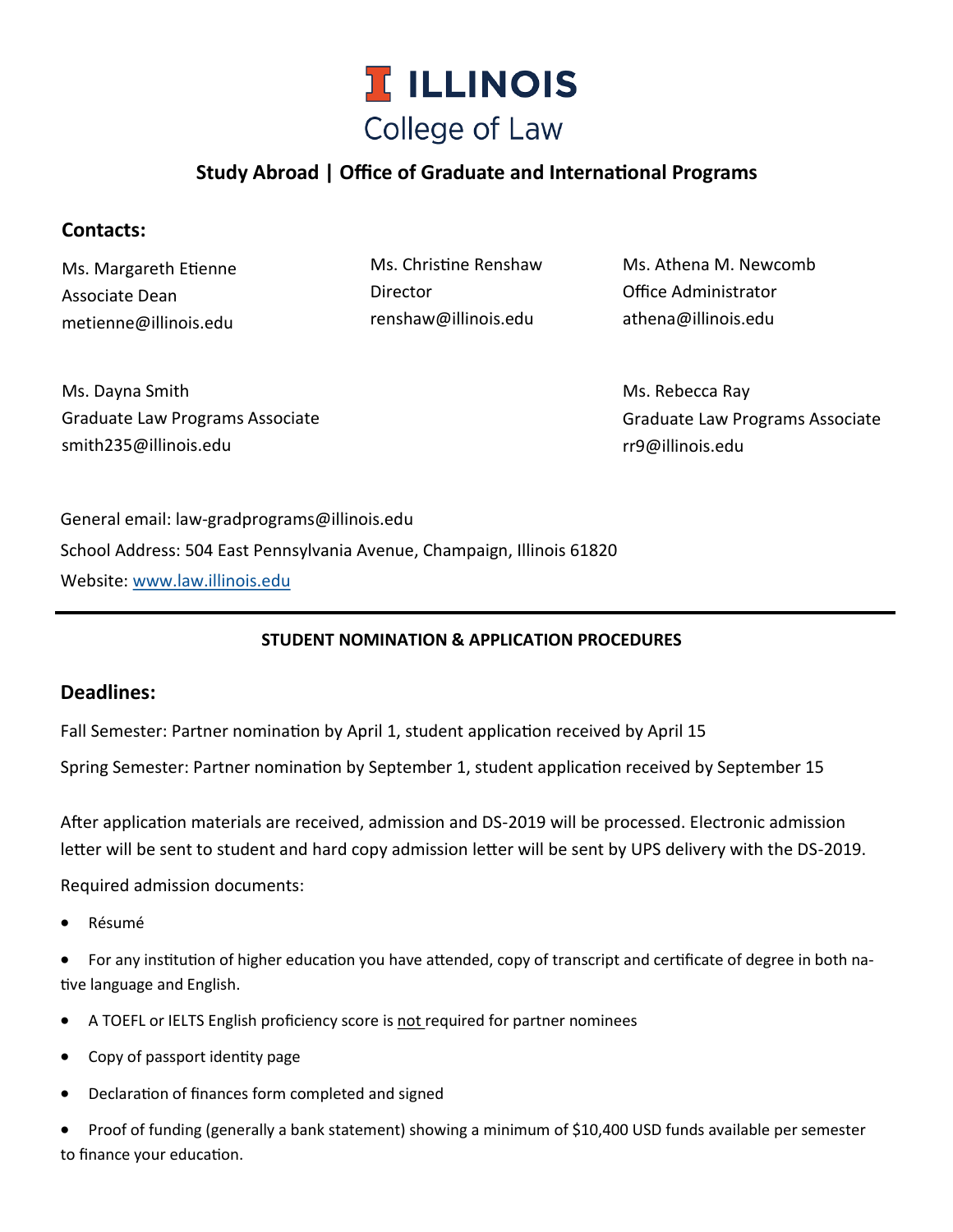

#### **Visa:**

Students must apply for a student visa and are responsible for all associated fees. Embassy locations and required documents can be found at <http://www.usembassy.gov/>

#### **Class registration:**

Prior to arrival, student will choose the classes they would like to take during their semester. For fall semester, class lists will be available in late May and for spring semester, class lists will be available in late October. While we will do our best to accommodate all student class requests, priority will be given to degree-seeking students. Students will have the first 5 days of the semester to make changes to their schedule.

Students must take a minimum of 12 credit hours to maintain full time status per visa requirements. For reference, LL.M. students generally take 16 credit hours (4 classes) per semester and JD students take 5 classes per semester.

## **Grading:**

Classes are graded on a 4 point scale:

| $A+$    | 4.00 |              |      |                |      |
|---------|------|--------------|------|----------------|------|
|         |      | B            | 3.00 | $C-$           | 1.67 |
| A 4.00  |      | $B-2.67$     |      | D+             | 1.33 |
| A- 3.67 |      | $C+$ 2.33    |      | D <sub>a</sub> | 1.00 |
| $B+$    | 3.33 | $\mathsf{C}$ | 2.00 | $D-$           | 0.67 |
|         |      |              |      | F.             | 0.00 |

#### **Exams:**

Exams are generally taken over the last week of the semester and may be in-class, take home or a research paper. Exams may be open book or closed book and students have the option of handwriting the exam or using their computer.

#### **Academic Calendar:**

The academic calendar for the law school can be found at [http://www.law.illinois.edu/academic](http://www.law.illinois.edu/academic-calendar)-calendar with classes in the fall beginning in mid to late August and ending in mid-December. Classes in the spring begin in mid to late January and end in mid-May.

Fall students have the option of taking Law 500 LLM Legal Research & Writing during the 3 weeks before the regular semester. Spring students have a mandatory orientation on the Thursday before classes begin.